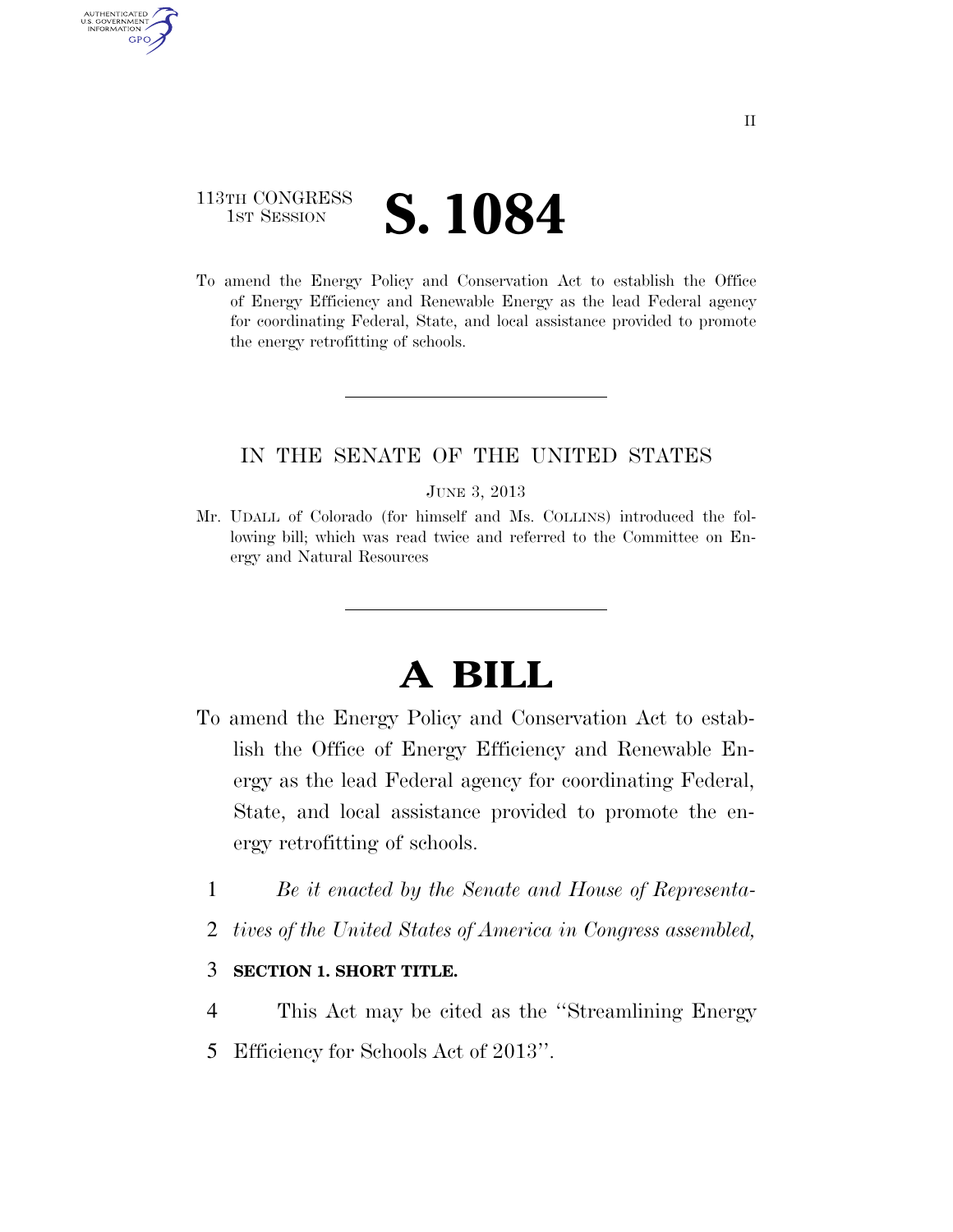| $\mathbf{1}$   | SEC. 2. COORDINATION OF ENERGY RETROFITTING ASSIST-              |
|----------------|------------------------------------------------------------------|
| $\overline{2}$ | ANCE FOR SCHOOLS.                                                |
| 3              | Section 392 of the Energy Policy and Conservation                |
| 4              | Act $(42 \text{ U.S.C. } 6371a)$ is amended by adding at the end |
| 5              | the following:                                                   |
| 6              | "(e) COORDINATION OF ENERGY RETROFITTING AS-                     |
| $\tau$         | SISTANCE FOR SCHOOLS.-                                           |
| 8              | "(1) DEFINITION OF SCHOOL.—In this sub-                          |
| 9              | section, the term 'school' means—                                |
| 10             | "(A) an elementary school or secondary                           |
| 11             | school (as defined in section 9101 of the Ele-                   |
| 12             | mentary and Secondary Education Act of 1965                      |
| 13             | $(20 \text{ U.S.C. } 7801));$                                    |
| 14             | "(B) an institution of higher education (as                      |
| 15             | defined in section $102(a)$ of the Higher Edu-                   |
| 16             | cation Act of 1965 (20 U.S.C. 1002(a));                          |
| 17             | $\cdot$ (C) a school of the defense dependents'                  |
| 18             | education system under the Defense Depend-                       |
| 19             | ents' Education Act of 1978 (20 U.S.C. 921 et                    |
| 20             | seq.) or established under section 2164 of title                 |
| 21             | 10, United States Code;                                          |
| <u>22</u>      | $\lq\lq$ (D) a school operated by the Bureau of                  |
| 23             | Indian Affairs;                                                  |
| 24             | " $(E)$ a tribally controlled school (as de-                     |
| 25             | fined in section 5212 of the Tribally Controlled                 |
| 26             | Schools Act of 1988 (25 U.S.C. 2511)); and                       |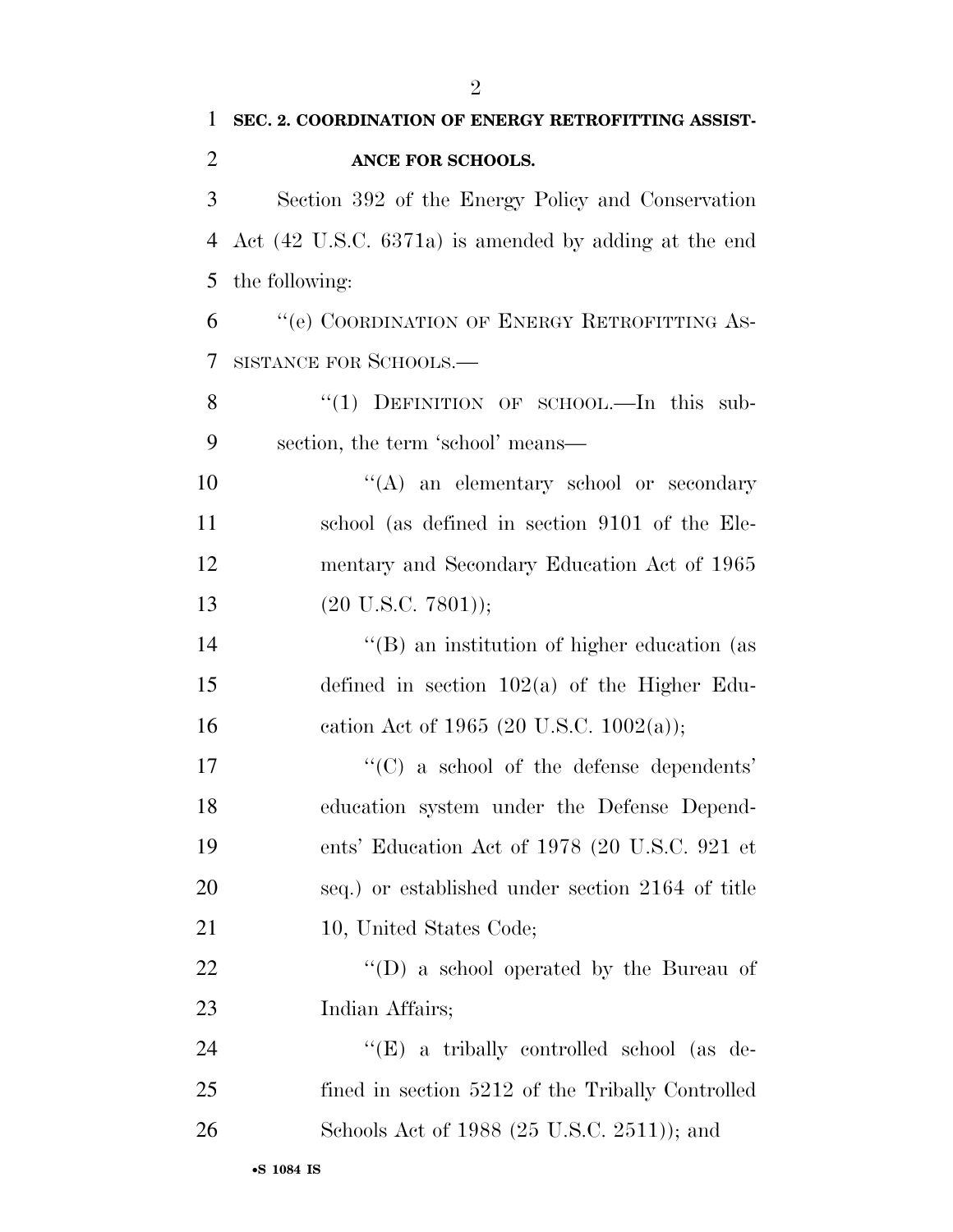1 ''(F) a Tribal College or University (as de- fined in section 316(b) of the Higher Education 3 Act of 1965 (20 U.S.C. 1059 $c(b)$ )). 4 "(2) DESIGNATION OF LEAD AGENCY.—The Secretary, acting through the Office of Energy Effi- ciency and Renewable Energy, shall act as the lead Federal agency for coordinating and disseminating information on existing Federal programs and as- sistance that may be used to help initiate, develop, and finance energy efficiency, renewable energy, and energy retrofitting projects for schools. 12 "(3) REQUIREMENTS.—In carrying out coordi- nation and outreach under paragraph (2), the Sec- retary shall— 15 "(A) in consultation and coordination with the appropriate Federal agencies, carry out a review of existing programs and financing

 mechanisms (including revolving loan funds and loan guarantees) available in or from the De- partment of Agriculture, the Department of Energy, the Department of Education, the De- partment of the Treasury, the Internal Revenue Service, the Environmental Protection Agency, and other appropriate Federal agencies with ju-risdiction over energy financing and facilitation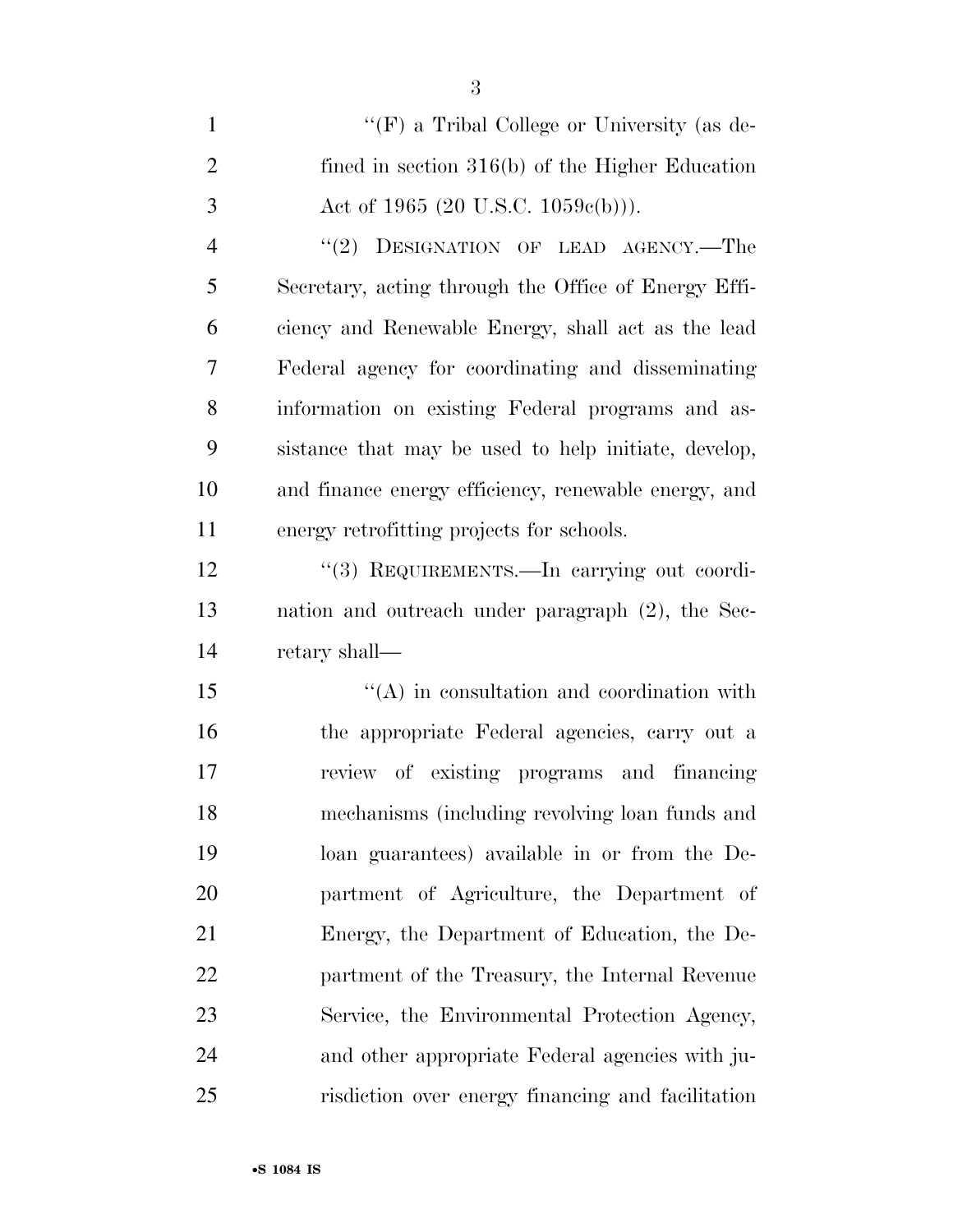| $\mathbf{1}$   | that are currently used or may be used to help    |
|----------------|---------------------------------------------------|
| $\overline{2}$ | initiate, develop, and finance energy efficiency, |
| 3              | renewable energy, and energy retrofitting         |
| $\overline{4}$ | projects for schools;                             |
| 5              | "(B) establish a Federal cross-depart-            |
| 6              | mental collaborative coordination, education,     |
| $\overline{7}$ | and outreach effort to streamline communica-      |
| 8              | tion and promote available Federal opportuni-     |
| 9              | ties and assistance described in subparagraph     |
| 10             | (A), for energy efficiency, renewable energy,     |
| 11             | and energy retrofitting projects that enables     |
| 12             | States, local educational agencies, and           |
| 13             | schools-                                          |
|                |                                                   |
| 14             | "(i) to use existing Federal opportuni-           |
| 15             | ties more effectively; and                        |
| 16             | "(ii) to form partnerships with Gov-              |
| 17             | ernors, State energy programs, local edu-         |
| 18             | cational, financial, and energy officials,        |
| 19             | State and local government officials, non-        |
| 20             | profit organizations, and other appropriate       |
| 21             | entities, to support the initiation of the        |
| 22             | projects;                                         |
| 23             | $\lq\lq$ (C) provide technical assistance<br>for  |
| 24             | States, local educational agencies, and schools   |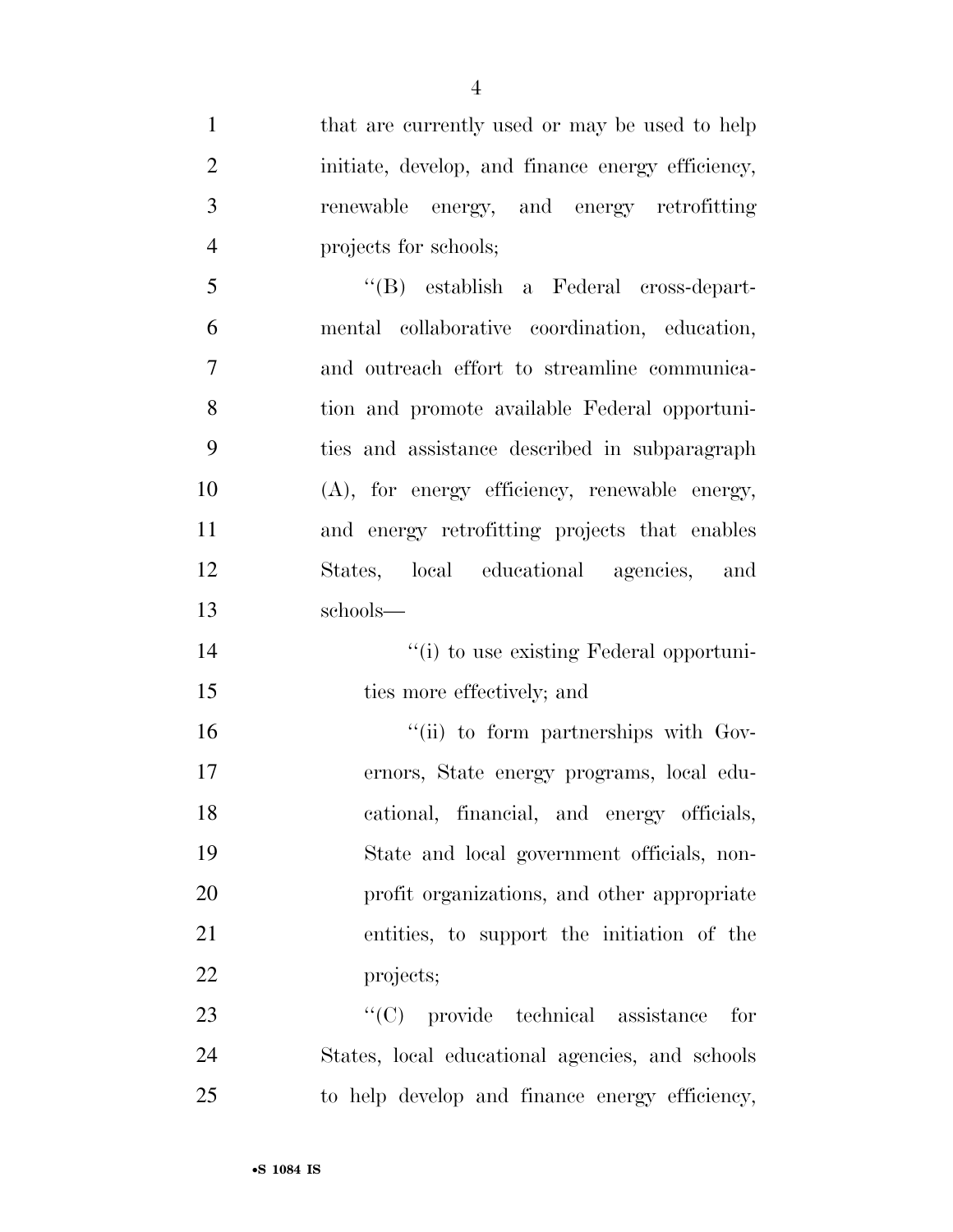| $\mathbf{1}$   | renewable energy, and energy retrofitting       |
|----------------|-------------------------------------------------|
| $\overline{2}$ | projects—                                       |
| 3              | "(i) to increase the energy efficiency          |
| $\overline{4}$ | of buildings or facilities;                     |
| 5              | "(ii) to install systems that individ-          |
| 6              | ually generate energy from renewable en-        |
| 7              | ergy resources;                                 |
| 8              | "(iii) to establish partnerships to le-         |
| 9              | verage economies of scale and additional fi-    |
| 10             | nancing mechanisms available to larger          |
| 11             | clean energy initiatives; or                    |
| 12             | "(iv) to promote—                               |
| 13             | $\lq\lq$ the maintenance of health,             |
| 14             | environmental quality, and safety in            |
| 15             | schools, including the ambient air              |
| 16             | quality, through energy efficiency, re-         |
| 17             | newable energy, and energy retrofit             |
| 18             | projects; and                                   |
| 19             | $\lq\lq$ (II) the achievement of expected       |
| 20             | energy savings and renewable energy             |
| 21             | production through proper operations            |
| 22             | and maintenance practices;                      |
| 23             | "(D) develop and maintain a single online       |
| 24             | resource Web site with contact information for  |
| 25             | relevant technical assistance and support staff |